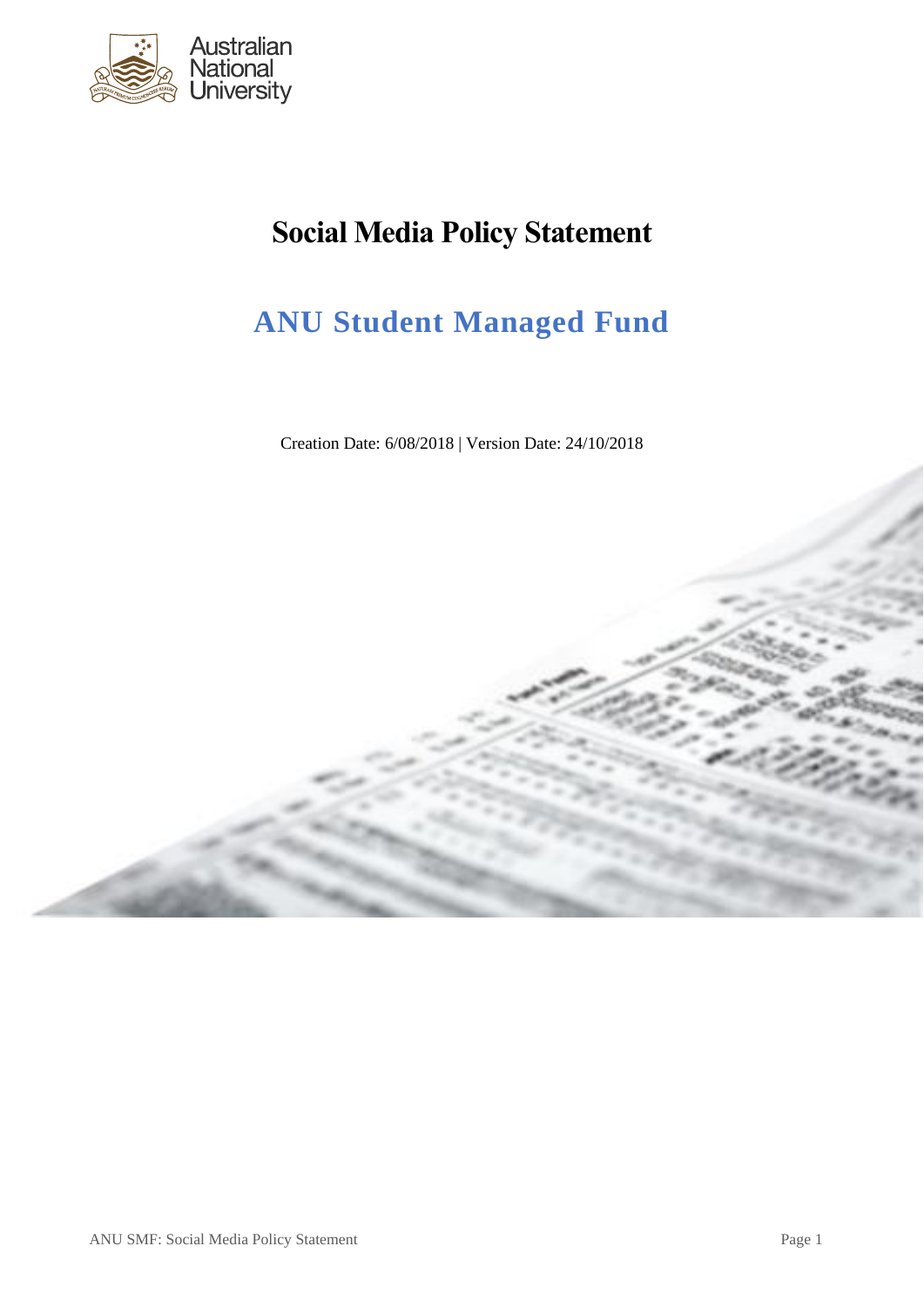

# **Contents**

| 1.Glossary                                                              | 3  |
|-------------------------------------------------------------------------|----|
| 2.Introduction                                                          | 4  |
| 3. Responsibilities                                                     | 5  |
| 3.1 General Maintenance and Re-occurring Messages                       | 5  |
| 3.2 Categorised Message                                                 | 5  |
| 3.3 Structural Changes                                                  | 6  |
| 3.4 Legacy                                                              | 7  |
| 4. Risks                                                                | 8  |
| 4.1. Direct Communication                                               | 8  |
| 4.2 Digital Presence                                                    | 8  |
| 4.3 Ongoing Maintenance                                                 | 8  |
| 5. Rules and Regulations                                                | 9  |
| 5.1 Guidelines                                                          | 9  |
| 5.2 Confidentiality                                                     | 9  |
| 5.3 Etiquette and Engagement                                            | 10 |
| 5.4 Policy Breach                                                       | 10 |
| 5.5 Privacy and Copyright Policy                                        | 10 |
| 5.6 Social Media and Personal Use                                       | 10 |
| 6. Guidelines                                                           | 11 |
| 6.1. Media Platforms We Plan to Use                                     | 11 |
| Facebook                                                                | 11 |
| <b>SMF</b> Website                                                      | 12 |
| 7. Appropriate Responses to Common Questions                            | 13 |
| What is the structure of the Fund?                                      | 13 |
| Where did you get the money from?                                       | 13 |
| What is done with the investment returns?                               | 13 |
| What if students make a loss?                                           | 13 |
| How are students graded?                                                | 13 |
| Will other students deliberately provide negative "peer review" scores? | 14 |
| What are the tasks associated with each team?                           | 14 |
| What do students get from the course?                                   | 14 |
| What is the difference between the ANU SMF and other funds?             | 14 |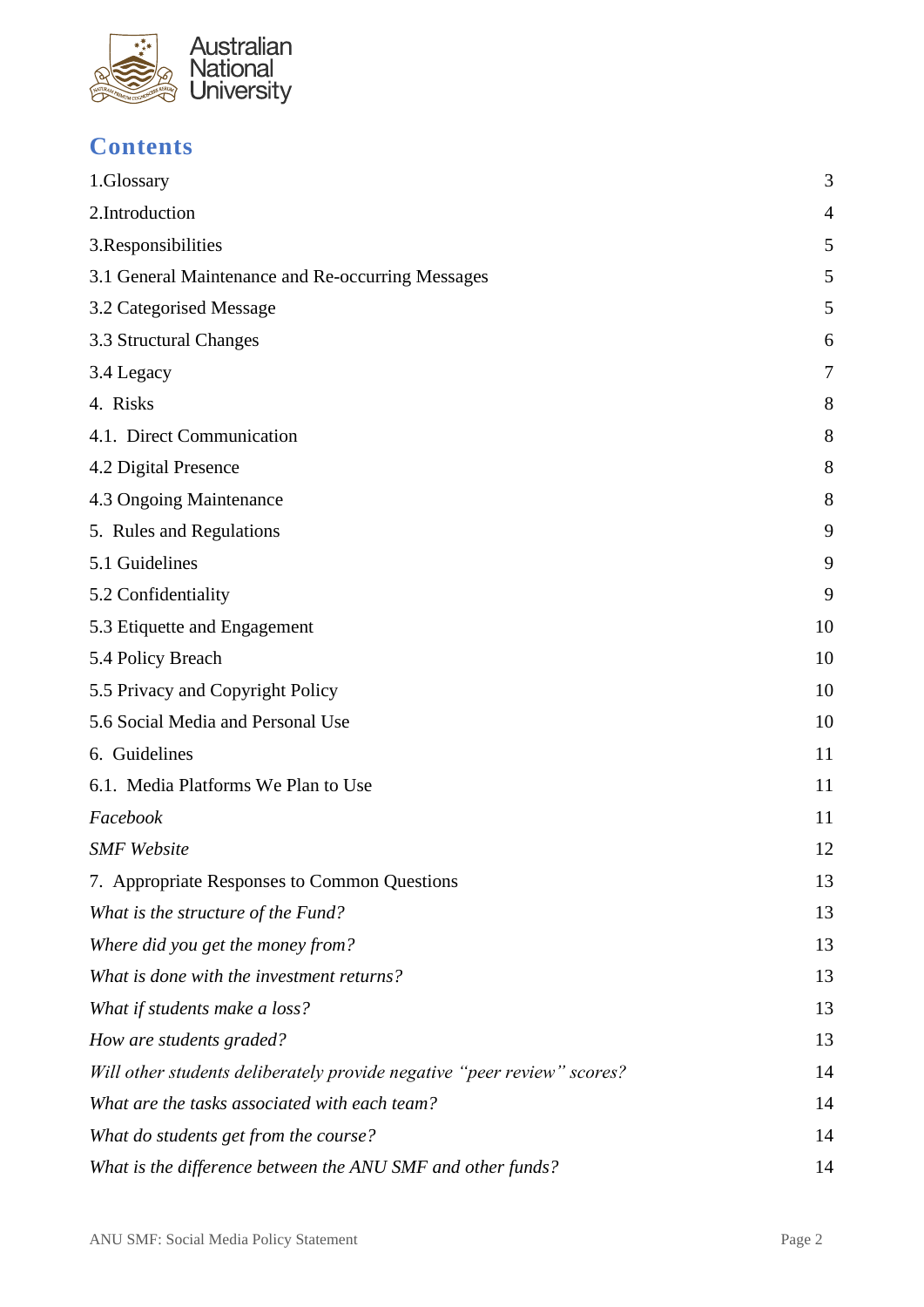

- **1. Glossary**
- **AA –** Asset Allocation
- **AAE –** Active Australian Equities
- **ANU –** Australian National University
- **CIO –** Chief Investment Officer
- **CGS –** Charter and Governance Structure
- **CRO –** Chief Risk Officer
- **R&C –** Risk and Compliance
- **SMF –** Student Managed Fund
- **SMPS –** Social Media Policy Statement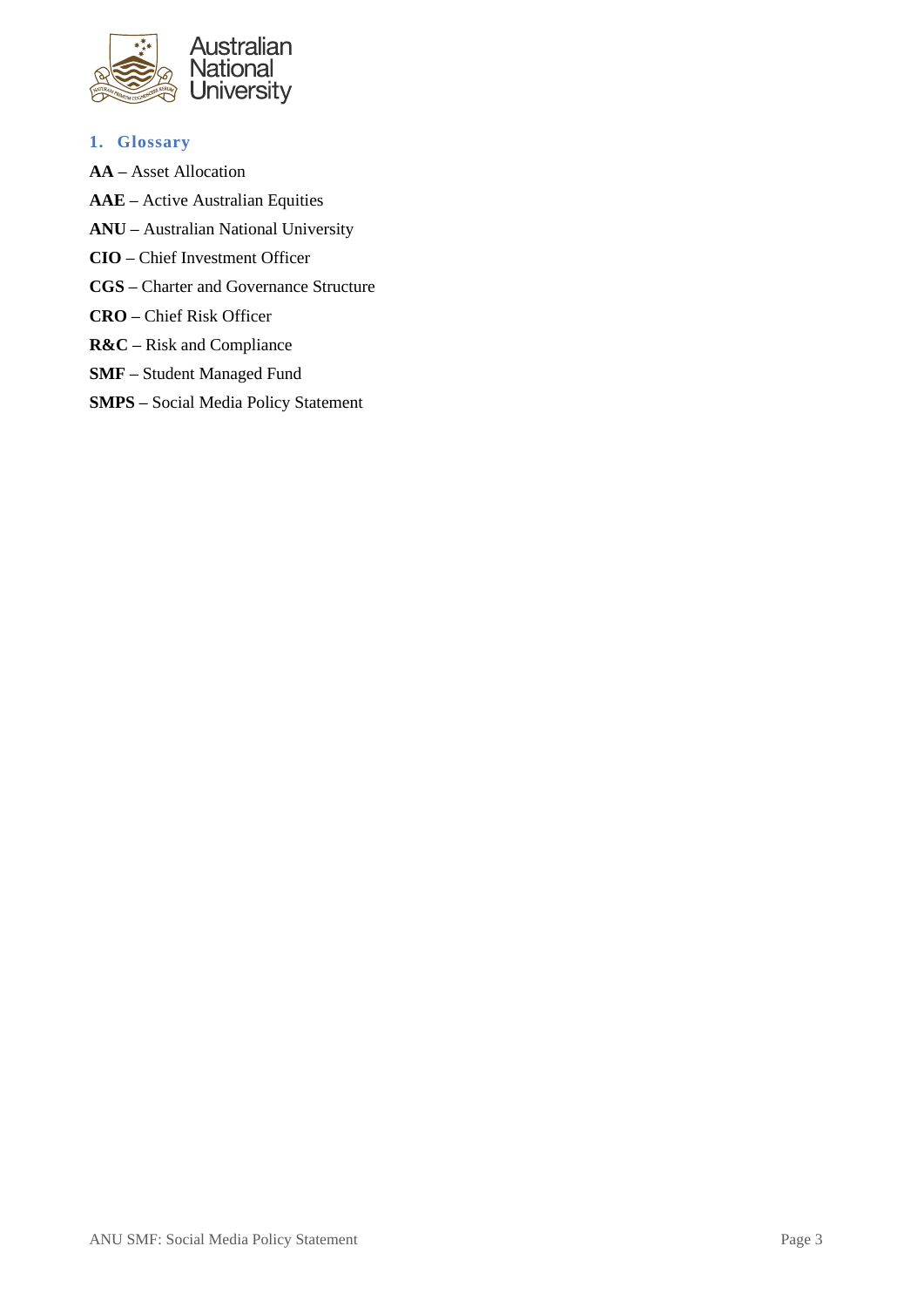

# **2. Introduction**

The Social Media Policy Statement (SMPS) sets out the policies under which the social media communications of the ANU Student Managed Fund (SMF) will be managed. The SMPS reflects the acknowledgement that social media performs an important role in enabling the SMF to establish and maintain relationships with students, alumni and industry professionals. The SMPS applies to all current and future social media platforms from which SMF communications are sent or received, and to all members of the SMF in their use of SMF accounts.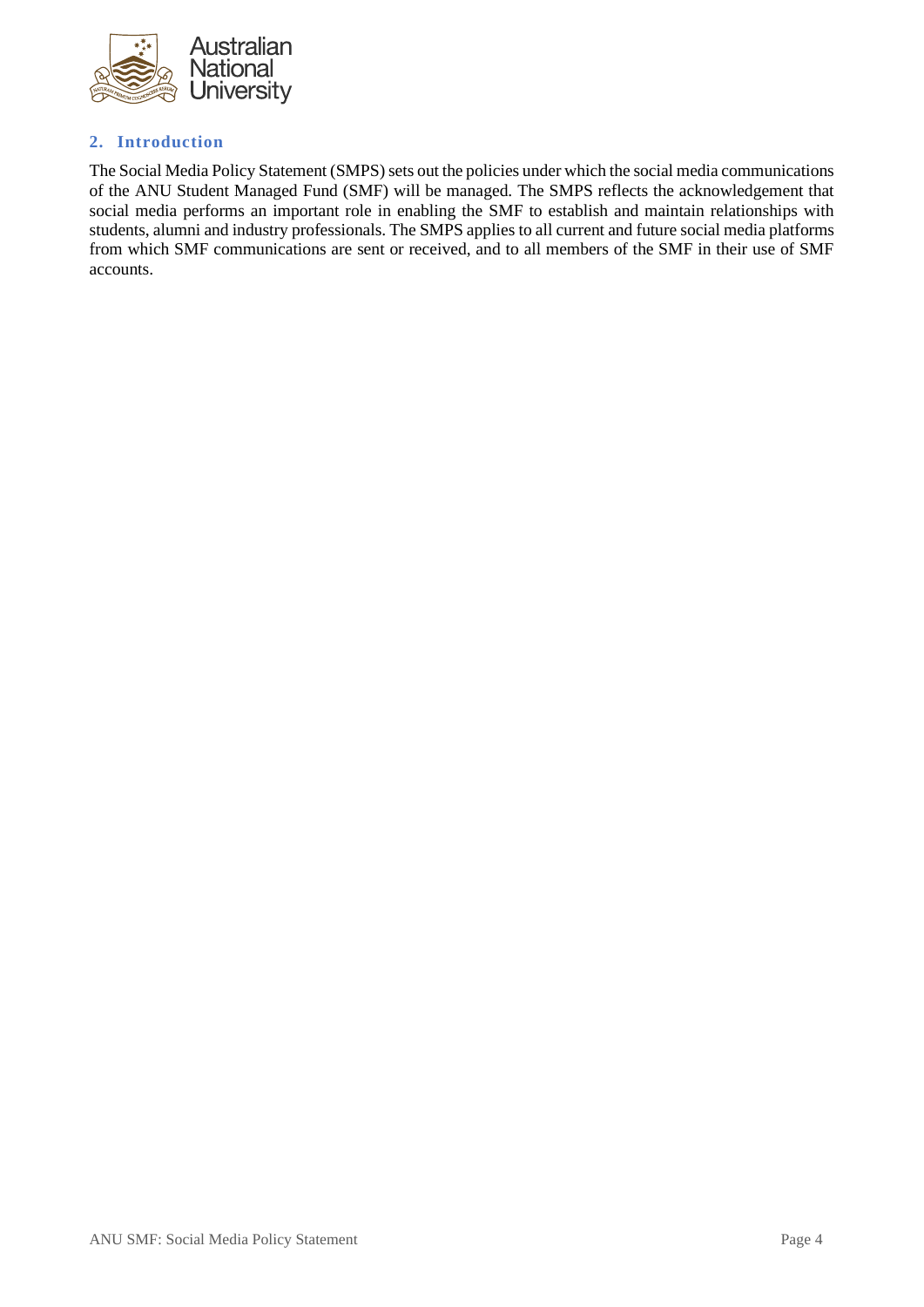

# **3. Responsibilities**

This section identifies the individuals, groups and/or positions and their relevant responsibilities within the process of sending, receiving and monitoring social media. All parties within this process are required to comply with the contents of the SMPS. Figure 1 summarises the organisational structure and responsibilities of the relevant parties within this process.

| Event                                                           | <b>Section</b> | <b>Responsible party</b> | <b>Notified</b>               | <b>Approval</b>                                  |
|-----------------------------------------------------------------|----------------|--------------------------|-------------------------------|--------------------------------------------------|
| <b>General Maintenance</b><br>& Re-occurring<br><b>Messages</b> | 3.1            | <b>Relationship Team</b> | <b>CIO</b><br>Course Convener | CIO <sup>1</sup><br>Course Convener <sup>1</sup> |
| <b>Categorised Message</b>                                      | 3.2            | As listed in Figure 2    | As listed in Figure 2         | As listed in Figure 2                            |
| <b>Structural Changes</b>                                       | 3.3            | <b>Relationship Team</b> | <b>CIO</b><br>Course Convener | <b>CIO</b><br>Course Convener                    |
| Legacy                                                          | 3.4            | Relationship Team        | N/A                           | N/A                                              |

**Figure 1: Summary of Social Media Responsibilities** 

*<sup>1</sup>Re-occurring messages require approval in the first instance, but ongoing approval is not required.* 

The individual components within the process of social media management are further explained below:

- **Responsible party:** designates the team or individuals who assume responsibility for responding to or sending a message.
- **Notification:** All listed members must be provided with the message received or proposed to be sent. This process allows the Course Convenor, Fund Convenor, Chief Investment Officer (CIO) and Chief Risk Officer (CRO) to assist the responsible party in crafting a message which appropriately fulfils its purpose and accurately reflects the SMF.
- Approval: The approval process ensures all communications comply with the SMPS. Higher category messages possess multiple members as a reflection of the increased room for misinterpretation and reputation risk. In all situations, unanimous approval must be sought from all members listed.

# **3.1 General Maintenance and Re-occurring Messages**

The Relationship Team is responsible for the social media management of the SMF by being the primary point of contact on social media platforms used by the Fund. The Relationship Team will fulfil the roles of general maintenance and sending re-occurring messages. A re-occurring message is defined as a message in which the underlying content does not change but is updated to reflect the present state of the Fund. Messages of this nature only require approval on the initial message rather than on each individual update. An example of a reoccurring message is updates regarding the Fund's returns and portfolio structure.

The upkeep of social media will ensure content is updated, relevant and compliant with the SMPS. This process is to be completed in consultation with the CIO and Course Convener, but with the management discretion of the Relationship Team as the responsible party.

# **3.2 Categorised Message**

The Relationship Team may also send or receive communications which do not fall under the general or reoccurring category of Section 3.1. Engaging in these communications requires messages to be classified in one of four categories identified in Figure 2, which then determines the appropriate procedure. The categorisation of messages is performed by the Relationship Team. If doubt exists over the categorisation, a conservative assignment is to be made such that the message is classified in a higher category. Section 7 details appropriate responses to common questions which will be used as a guide for the Relationship Team.

#### **Figure 2: Message Categorisation System**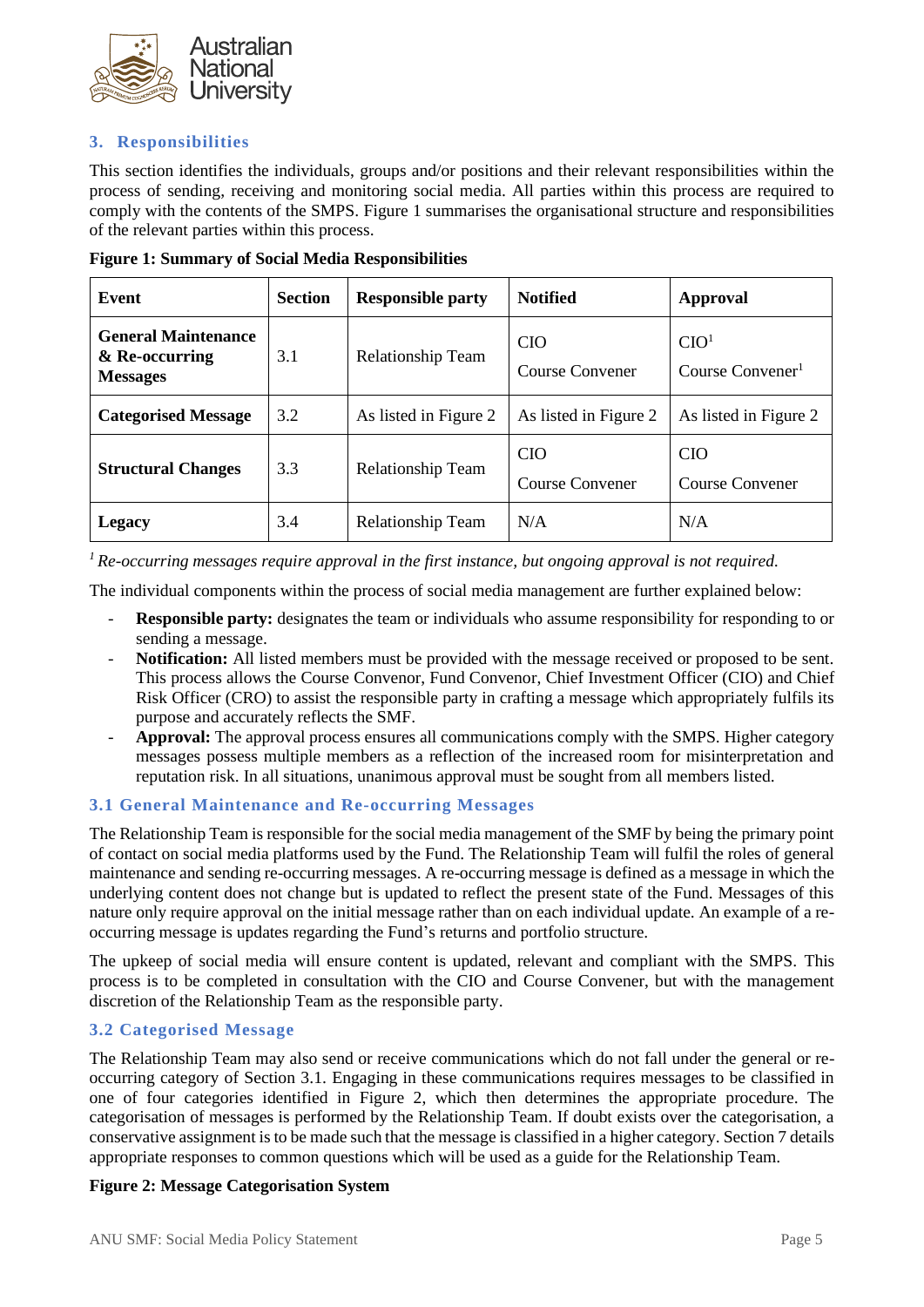

|               | <b>Risk</b> | <b>Type of message</b>                                                      | <b>Responsible</b><br>party | <b>Notified</b>                                                    | <b>Approval</b>                                                                     |
|---------------|-------------|-----------------------------------------------------------------------------|-----------------------------|--------------------------------------------------------------------|-------------------------------------------------------------------------------------|
| Category<br>1 | Low         | A message with no room<br>for misinterpretation or<br>reputation risk       | Relationship<br>Team        | N/A                                                                | N/A                                                                                 |
| Category<br>2 | Low/Medium  | A message with little<br>room for misinterpretation<br>or reputation risk   | Relationship<br>Team        | <b>CIO</b><br><b>CRO</b><br>Course<br>Convenor<br>Fund<br>Convenor | <b>CRO</b>                                                                          |
| Category<br>3 | Medium      | A message with moderate<br>room for misinterpretation<br>or reputation risk | Relationship<br>Team        | <b>CIO</b><br><b>CRO</b><br>Course<br>Convenor<br>Fund<br>Convenor | <b>CRO</b><br>Course<br>Convenor<br>Director of<br>RSFAS <sup>2</sup>               |
| Category<br>4 | High        | A message with high room<br>for misinterpretation or<br>reputation risk     | Course<br>Convenor          | <b>CIO</b><br><b>CRO</b><br>Course<br>Convenor<br>Fund<br>Convenor | <b>CRO</b><br>Course<br>Convenor<br>Fund<br>Convenor<br>Director of<br><b>RSFAS</b> |

*<sup>2</sup>It is the left to the Course Convenor's discretion if approval is sought from the Director of RSFAS for a Category 3 message.*

# **3.3 Structural Changes**

In undertaking its social media duties, the Relationship Team may wish to enact structural changes such as the type of content published, the format and/or medium used when publishing content, or targeted publishing of content. In the event such changes are desired, the Relationship Team must notify and seek approval for the change from both the CIO and Course Convener.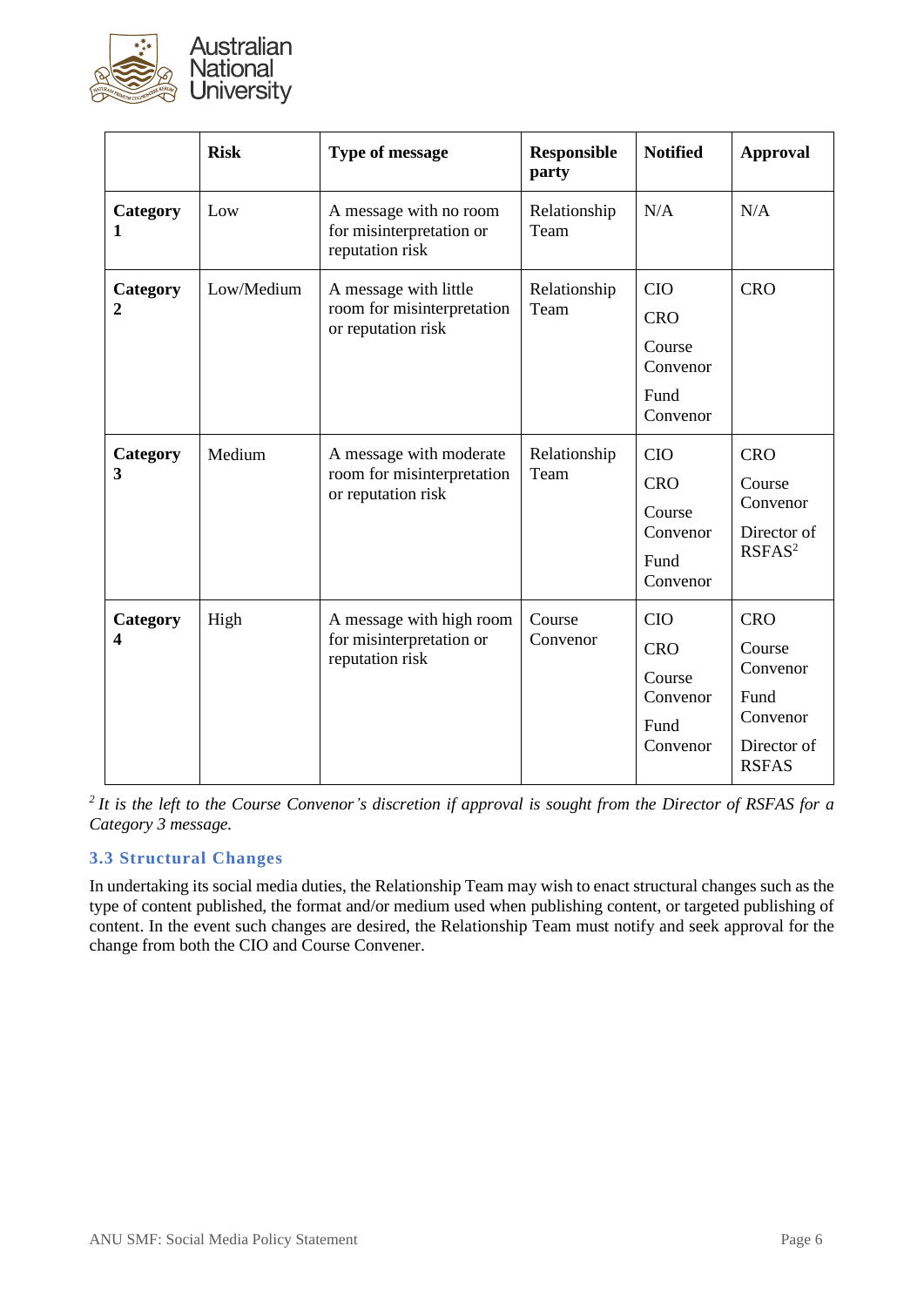

# **3.4 Legacy**

The responsibilities over various tasks identify which parties within the SMF have access to official SMF social media accounts. The accounts, meaning their access via passwords, are to be held in confidence between those in the Relationship Team, the CIO, the Course Convener and the Fund Convener. When individuals cease to fulfil one of these positions, their ability to manage official SMF social media accounts is terminated. This implies the passwords to the Funds accounts are to be changed to restrict access to current members of the relevant positions. As the responsible party for legacy, the Relationship Team will undertake this process.

Senior members of the Relationship Team also hold the responsibility of teaching and supporting junior team members in the manner with which communications are to be handled and the tasks which require attention. The ongoing maintenance and upkeep of SMF social media accounts represents a priority task, with the failure to adequately uphold this standard identified as a risk in Section 4.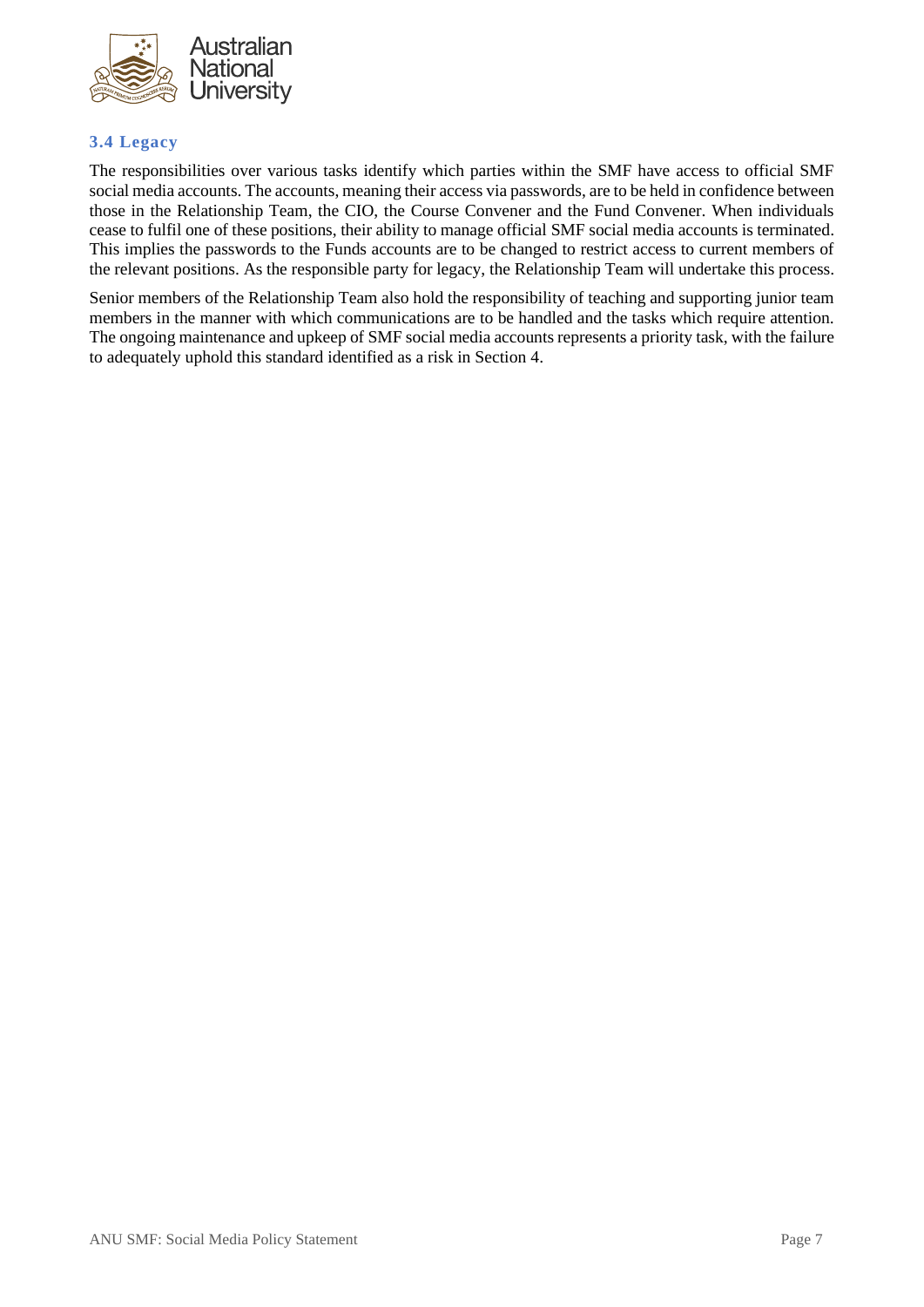

# **4. Risks**

Of the risks facing the SMF, reputational risk is of a high significance and is ever-present in a social media context. Section 7(ii) in the Charter and Governance Structure (CGS) states the SMF's position on reputational risk. As there are various avenues from which reputational risk can arise within a social media context, the following section aims to identify such vulnerabilities and present risk management strategies.

The process of identifying and managing risk should be done in collaboration with the Risk and Compliance (R&C) Team when appropriate. The importance of collaboration is reflected in the inclusion of the CRO in all processes where there is room for misinterpretation or reputation risk. The CRO is also used to convey the opinions of the broader R&C Team, however the team's advice can be sought in addition to mandatory processes indicated in Figure 2. The practical application of this may be in seeking  $R\&C$  input in categorising messages in the first instance. The use of an analyst in both the R&C and Relationship Teams can ensure the fluidity of this process. When assessing this risk, the R&C Team can refer to the Risk Management Process document to guide the Relationship Team's response. These steps represent additional measures which may be utilised by the responsible party, in each instance, actions must comply with Figure 2

### **4.1. Direct Communication**

**Risk:** Direct messages or posts from the SMF aimed at external parties are necessary to answer inquiries, coordinate events and increase the Fund's external engagement. However, should such communications appear inappropriate or unprofessional, it could directly impact the legitimacy and reputation of the fund.

**Risk Management:** The SMF minimises this risk through the message categorisation system described in Section 3.2, which ensures that each message is assigned an appropriate level of consideration and further management through the approval process involving the CRO and the Convenors. Furthermore, by limiting the access of social media accounts to relevant individuals and removing such access when appropriate, the fund can increase accountability and minimise risk (this is outlined above in Section 3.4).

#### **4.2 Digital Presence**

**Risk:** A digital presence means that the SMF is in greater public view, which may increase the level of attention and scrutiny being paid to the Fund's activities, both positive and negative. However, an increased digital presence may also make the Fund more reputable and recognised, from both inside and outside the university.

**Risk Management:** The impact of negative attention is minimised by ensuring all communications from the SMF comply with the SMPS, CGS and other relevant policy documents. In complying with these documents, the Fund will ensure that communications are of a high standard. Furthermore, in conjunction with the R&C team, the Fund will continuously monitor the Fund's reputation and associated risks.

#### **4.3 Ongoing Maintenance**

**Risk:** Failure to appropriately monitor and update SMF social media accounts may lead to reputational risk by appearing unprofessional or inattentive, leading to a negative perception. The risk related to failure in ongoing maintenance is increased if social media duties and knowledge are confined to a single individual who, on departure, leaves the Fund without expertise in the area.

**Risk Management:** The structure of the SMF, in particular the use of overlapping cohorts, mitigates maintenance related risk. This structure allows senior students to teach junior students the responsibilities and knowledge required in this area. This ongoing cycle of leadership and learning is key in ensuring there is maintenance and consistency in the Fund's social media actions.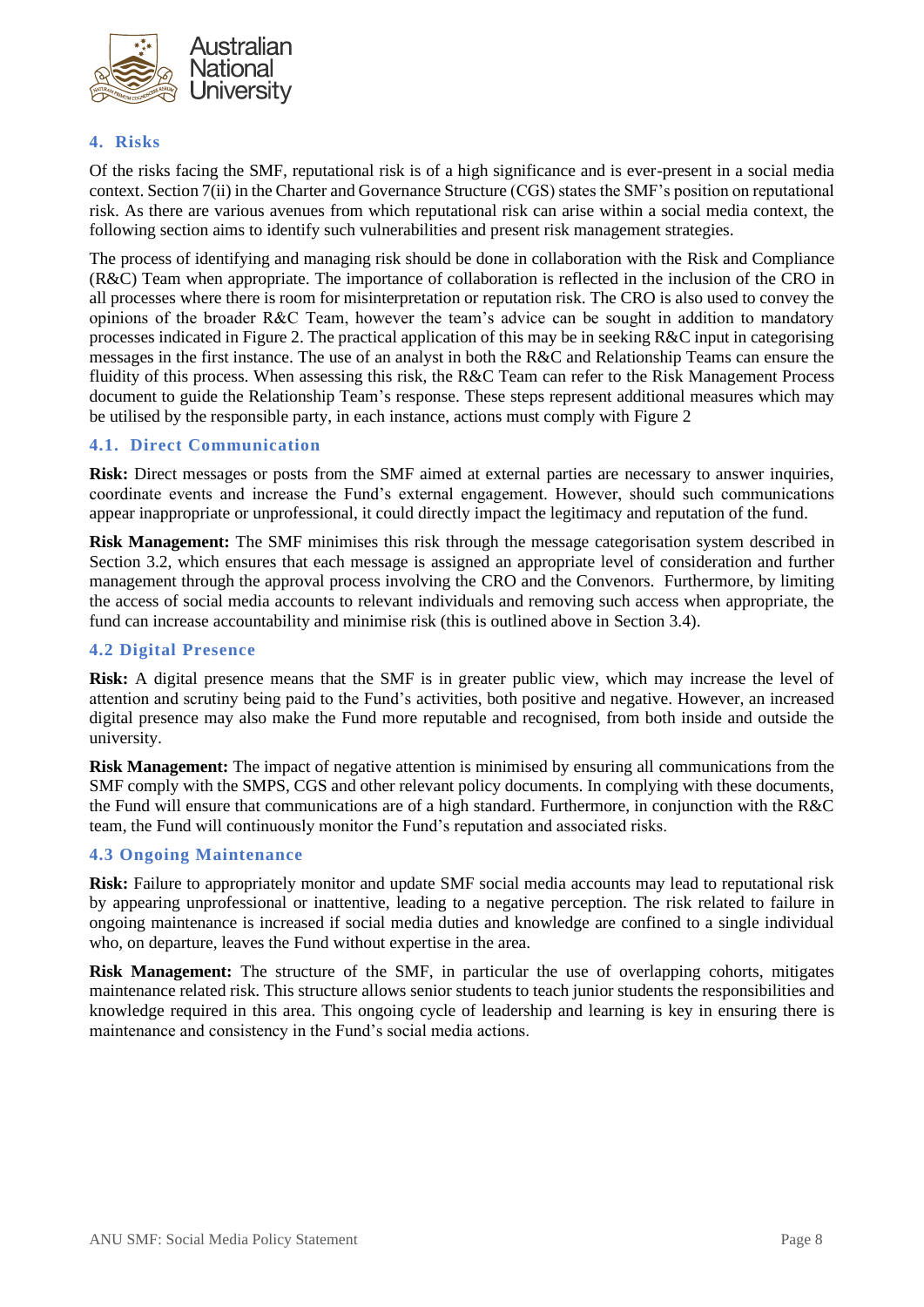

# **5. Rules and Regulations**

### **5.1 Guidelines**

When using any official SMF account, members should comply with ANU social media policy. A snapshot of this policy as it applies to students is presented below. The full policy can be found at: [https://policies.anu.edu.au/ppl/document/ANUP\\_000785.](https://policies.anu.edu.au/ppl/document/ANUP_000785)

- *i. All students are encouraged to participate in social media, and everyone who participates in online commentary is expected to understand and to follow these simple but important guidelines.*
- *ii. If you are writing about ANU or another university, be transparent and state that you are a student here. Your honesty will be noted in the social media environment. If you have a vested interest in what you are discussing, be the first to say so.*
- *iii. Be aware that participating in online debates and posting to the Internet is a form of publishing. This means that the usual rules of publishing apply, and you should not post or link to any materials that are defamatory, harassing, or indecent.*
- *iv. Never represent yourself or ANU in a false or misleading way. All statements must be true and not misleading; all claims must be substantiated. Any use of the University logo must be approved by the ANU Marketing Office.*
- *v. Post meaningful, respectful comments. In other words, no spam, and no remarks that are off-topic or offensive.*
- *vi. Use common sense and common courtesy. For example, it's best to ask permission to publish or report on conversations that are meant to be private. Make sure your efforts are transparent don't violate the relevant University policies including the Discipline Rules 2011 and Acceptable Use of Information Infrastructure. Breaches may be considered misconduct and may lead to disciplinary action.*
- *vii. When disagreeing with others' opinions, keep it appropriate and polite. If you find yourself in a situation online that looks like it's becoming antagonistic, do not get overly defensive and do not disengage from the conversation abruptly.*
- *viii. Be conscious of the sensitivities of debates in which you are engaged. Even anonymous comments may be traced back to you and the University.*
- *ix. Be smart about protecting yourself and your privacy. Remember that what you publish is widely accessible as it can be searched and shared, so consider the impact of the content to your reputation. The internet has along memory and any information you post (including photos, videos, or links) may be found by a current or future employer or others. You are personally responsible for the content of your posts.*

In interpreting these guidelines in the context of the SMF, the following points are of note:

- As official social media accounts of the SMF, the content of messages and posts should reflect the Fund as a whole in the majority of instances. This implies a coherence with Section (ii). In circumstances where a post is reflective of an individual/s, the post must clearly identify its association as the views of the individual/s rather than the Fund.
- Section (iii) (viii) should always be held to high standard, this is further outlined in Section 4.2 Etiquette and Engagement and Section 4.3 Confidentiality.
- Section (ix) reflects the risk of social media, which is the responsibility of all members of the SMF who have access to official SMF accounts or are involved within the social media process.

#### **5.2 Confidentiality**

All communications the SMF receives are to be held in confidence by the Relationship Team and the relevant individuals or positions associated with the notification and approval process outlined in Figure 2. If sensitive information is sent or received, it should be done in accordance with the message categorisation system in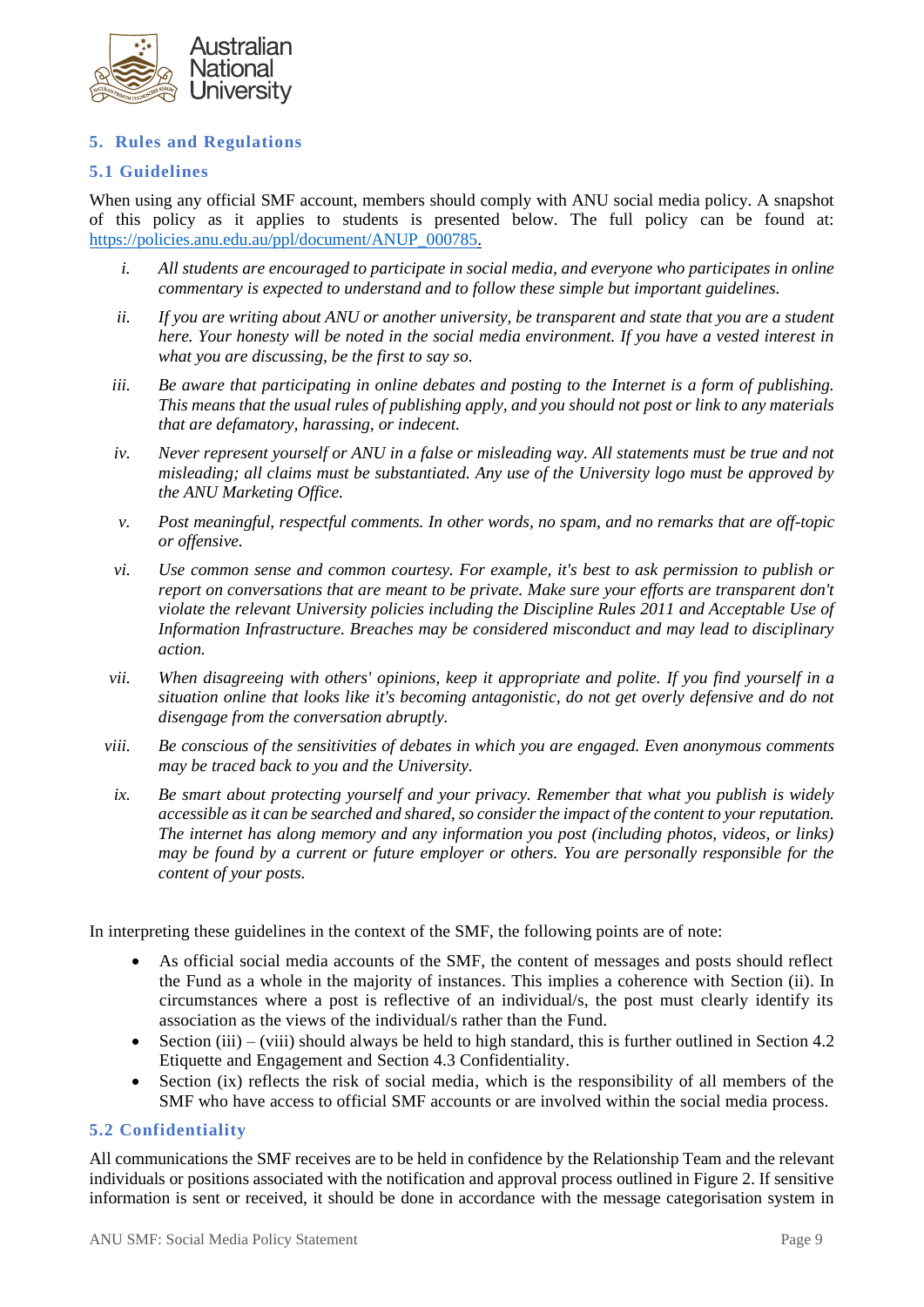

Figure 2. Once more, a conservative approach in categorising messages is advised, particularly in the presence of sensitive information.

### **5.3 Etiquette and Engagement**

Only members deemed the responsibility party in Figure 2 have the have the authority to respond to messages or use official SMF accounts. Messages of a negative nature should be deemed as messages with room for moderate to high risk of misinterpretation or reputation risk which implies a categorisation of 3 or 4. All response and messages (positive or negative) should be through an official SMF account; and should uphold the values of the Fund, while remaining respectful and polite. Responding members should avoid any defamatory or offensive content, as this may lead to greater negative attention and is unprofessional. Responses to criticism must be constructive in manner. Any misleading or incorrect information should not be posted, and if it has it should be removed or updated.

#### **5.4 Policy Breach**

In the unlikely event a team member fails to comply with the SMPS, the CIO, CRO, Course Convenor and Fund Convenor will be notified when the breach is uncovered. In response, the Course and Fund Convenor will be the responsible party in determining the appropriate course of action.

# **5.5 Privacy and Copyright Policy**

In posting photos and other digital media on official SMF social media accounts, the privacy of individuals and the copyright of content must be adequately addressed. The responsible party will follow the following policy regarding privacy and copyright:

- Ensure all content taken by a party outside of the SMF is credited when the material is published.
- Material created within the SMF should be credited to the SMF or the relevant individual/group within the SMF.
- The SMF **must** have written permission prior to undertaking any media content with minors.
- Material sourced from a third party for the SMF or created by the SMF should only be used for official SMF activities.

The responsible party publishing content will also endeavour to inform individuals as to how the SMF will utilise any content.

#### **5.6 Social Media and Personal Use**

All members of the SMF given access to official SMF social media accounts should only use these accounts for tasks directly associated with the SMF. Furthermore, it is advised that individuals within the SMF wishing to interact with official SMF social media accounts from their personal accounts take into consideration the impact of any actions.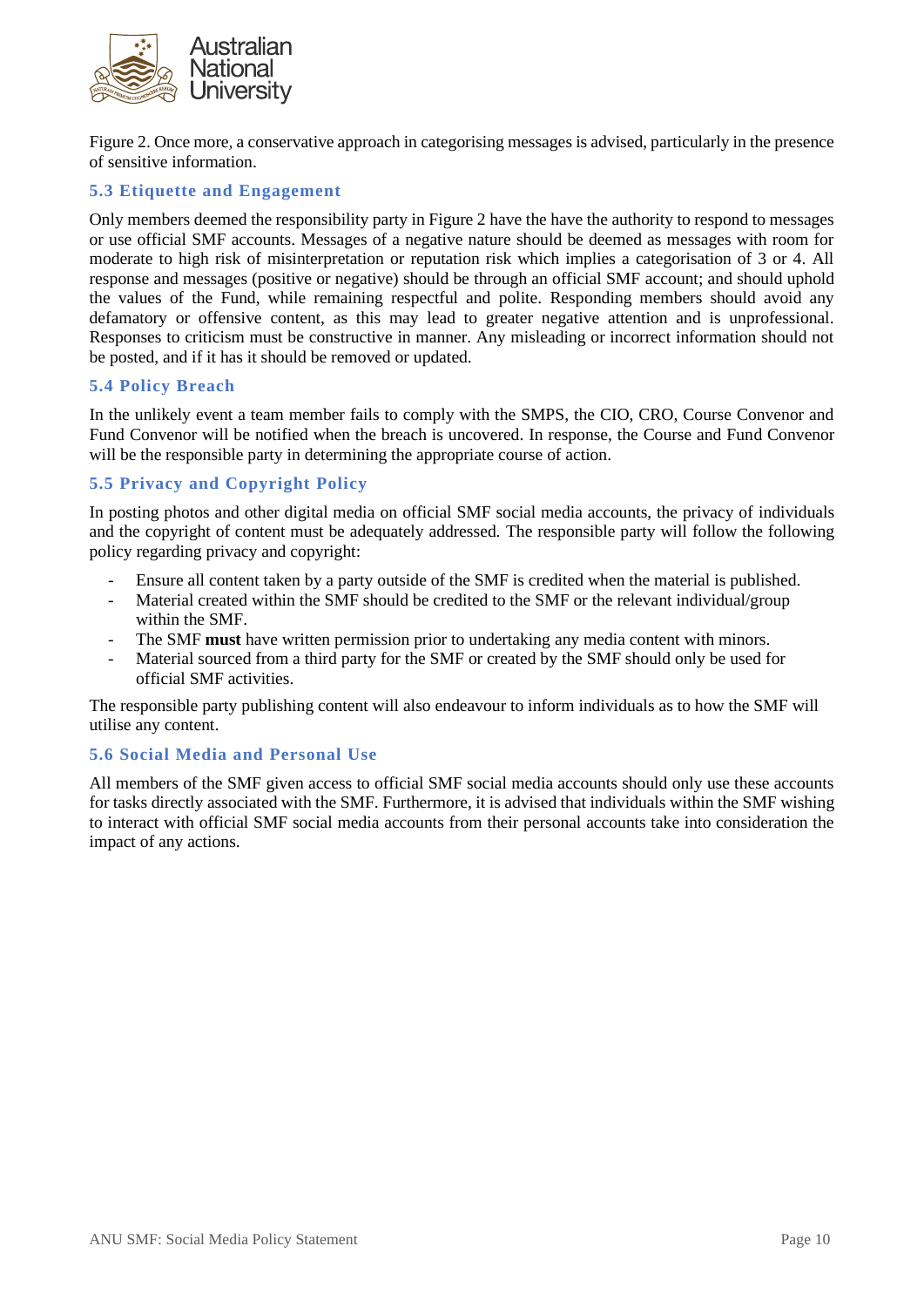

# **6. Guidelines**

The following does not constitute official policy, but rather provides a guide for future Relationship Teams to work off and build on.

| <b>Audience</b>                                                                                                                                                                                                                  | What social media<br>channels do they<br>use?      | What topic is<br>most important to<br>them?                                                                                                                                                                              | What are the solutions to their<br>problems that we can we solve<br>for them?                                                                                                                                                                                                                                                                                                                         |
|----------------------------------------------------------------------------------------------------------------------------------------------------------------------------------------------------------------------------------|----------------------------------------------------|--------------------------------------------------------------------------------------------------------------------------------------------------------------------------------------------------------------------------|-------------------------------------------------------------------------------------------------------------------------------------------------------------------------------------------------------------------------------------------------------------------------------------------------------------------------------------------------------------------------------------------------------|
| <b>Students</b><br>Undergraduate students<br>who are eligible to join<br>the Fund and those<br>within the University<br>who are interested in<br>learning about the Fund                                                         | Facebook,<br>Instagram,<br>YouTube and<br>Websites | Information about<br>the Fund such as<br>benefits, access to<br>competitive job<br>opportunities and<br>recommendations<br>from previous<br>members                                                                      | A competitive learning experience<br>that is different to regular classes,<br>offering a hands-on experience,<br>and a real view into the financial<br>industry and how it operates.                                                                                                                                                                                                                  |
| <b>Industry</b><br>Those in the financial<br>industry who would be<br>interested in the Fund<br>and the students, and<br>possibly engaging with<br>the Fund through<br>presentations or<br>internships                           | Websites, LinkedIn<br>and Twitter                  | Fund operations<br>and objectives,<br>through<br>announcements<br>and reports;<br>students and their<br>activities, perhaps<br>with interest in<br>finding future<br>employees                                           | To promote the skills of students<br>within the Fund through presenting<br>evidence of the high calibre of the<br>Fund's operations and reputation                                                                                                                                                                                                                                                    |
| <b>Alumni/Donors/</b><br><b>University staff</b><br>Those either in the<br>University or outside<br>who would be<br>interested in the Fund<br>and its operations,<br>including those who<br>may consider providing<br>a donation | Facebook (alumni),<br>Websites and<br>LinkedIn     | Details of the<br>Fund's operations<br>and activities, and<br>accounts of how<br>students have<br>benefitted from the<br>Fund. Information<br>on what is done<br>with investment<br>returns will also be<br>of interest. | Present a valid and respected<br>learning experience that is<br>competitive and worthwhile<br>donating to. Demonstrate that the<br>College of Business and<br>Economics (CBE) is on the<br>forefront of work-integrated<br>learning and provides students<br>with the skills to be competitive<br>within the finance industry.<br>Highlight that the sources and uses<br>of donations are meaningful. |

# **6.1. Media Platforms We Plan to Use**

We are currently planning to engage with two main forms of social media, specifically Facebook and the SMF website. The audience of these two platforms tends to differ, and due to this, a different language and tone will be used for each.

# *Facebook*

Facebook will be used to target the student audience, mainly to inform them of upcoming events and share information about the Fund, as many eligible ANU students actively use Facebook. However, without paying Facebook to advertise the Fund, it is unlikely many of these potential students would find the page. A solution to this will be advertising the page at information sessions, on the SMF website, and through information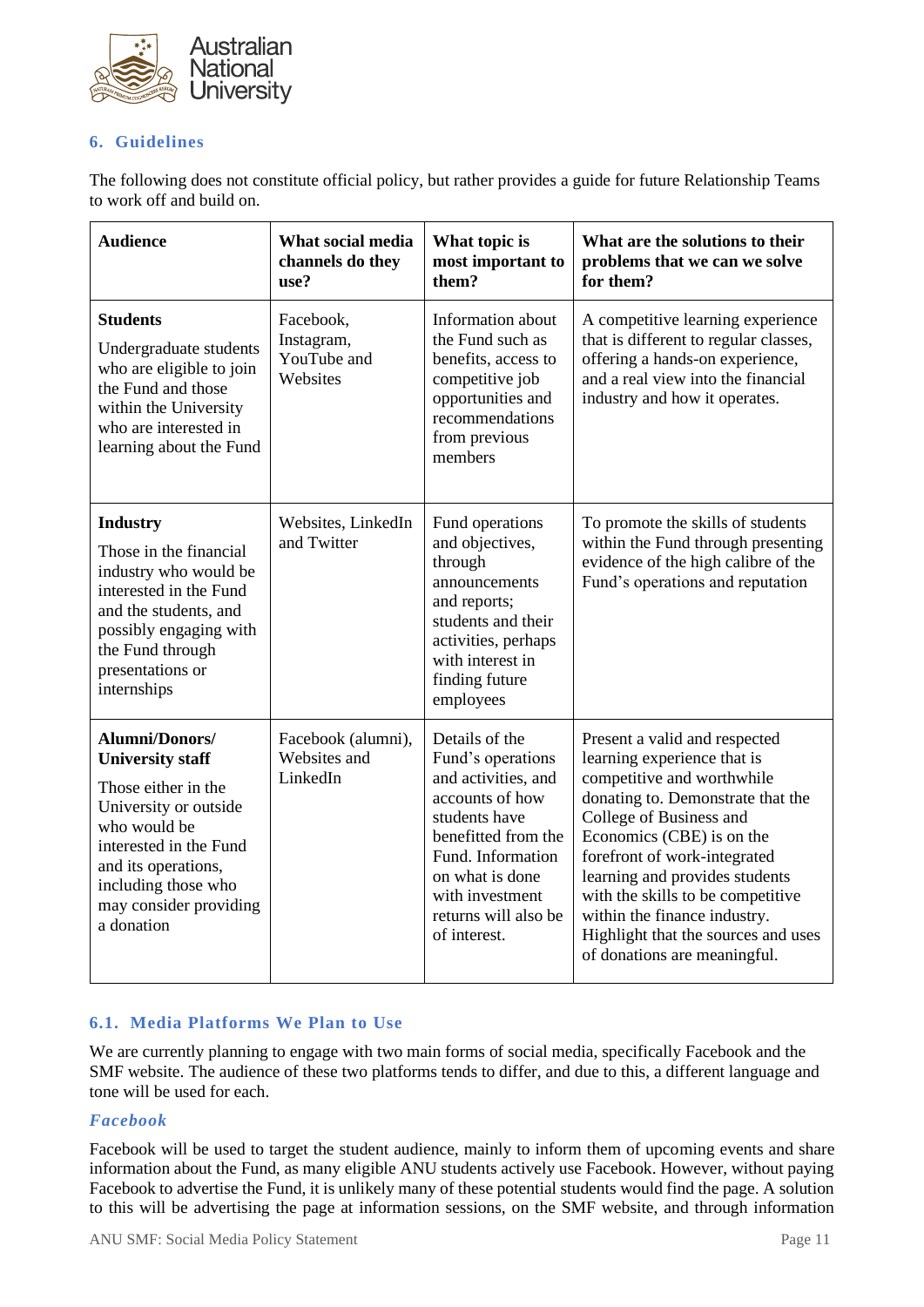

communicated in other ANU classes and Wattle posts. This could occur, for example, when new calls for applications into the Fund are released. Such advertising will quickly inform students on how to connect with the Fund via social media and, as a result, what the SMF has to offer. The Relationship Team will also consider promoting the page through one of the pre-existing Facebook pages operated by the ANU, or a society or subgroup within the ANU such as CBE. These pages have already captured our demographic, and could post or share the Fund's page to raise awareness. Another way to promote the Fund would be through live streaming trades or guest speakers, as Facebook is more willing to share and advertise these streams to our audience.

The Facebook page itself will need to be well maintained and, most importantly, creative, while showing off the many benefits of the SMF. This could be done in the form of pictures (such as the photos from team photoshoots, or with the various professionals we meet), or the events we attend. The Relationship Team could post information about investment decisions, events, and internship opportunities; and showcase the success of the past members of the Fund. Lastly, the SMF Team could also share or post information that the demographic is interested in, such as events or opinions to do with the financial industry. When posting, sharing and messaging, SMF Team members should comply with the SMPS at all times.

### *SMF Website*

The SMF website aims to target professionals in the financial industry and potential donors, while also legitimizing the fund to both students and those outside of the University. External promotion could be difficult at first, as the SMF website and Facebook page will generally only reach students or ANU alumni. However, as the website gains traffic and recognition, it will become more known and enable interested parties to quickly access information about the Fund, such as its core values, its performance and its team. Methods of internal promotion for the website will be done either through official ANU websites such as the SMF course page and CBE and RSFAS websites, which will allow students who are already interested in the Fund to access further details. Other methods of internal promotion could be similar to the promoting the Facebook page, such as at information sessions, through speaking at classes or posts on related wattle pages.

The website should be clear and easy to use, with quick links to the core values, the team members, reports, how to get involved and what is done with the returns generated. Each semester, the Relationship Team should update the website as quickly as possible for new SMF Team members, photos and information. They should continue to maintain the website throughout the semester. We are currently using Wix as our platform to create and edit the site, as it requires little background knowledge of website design. This makes it easier for junior members to learn, maintain and add to the website. When updating the website, SMF Team members responsible should follow the SMPS.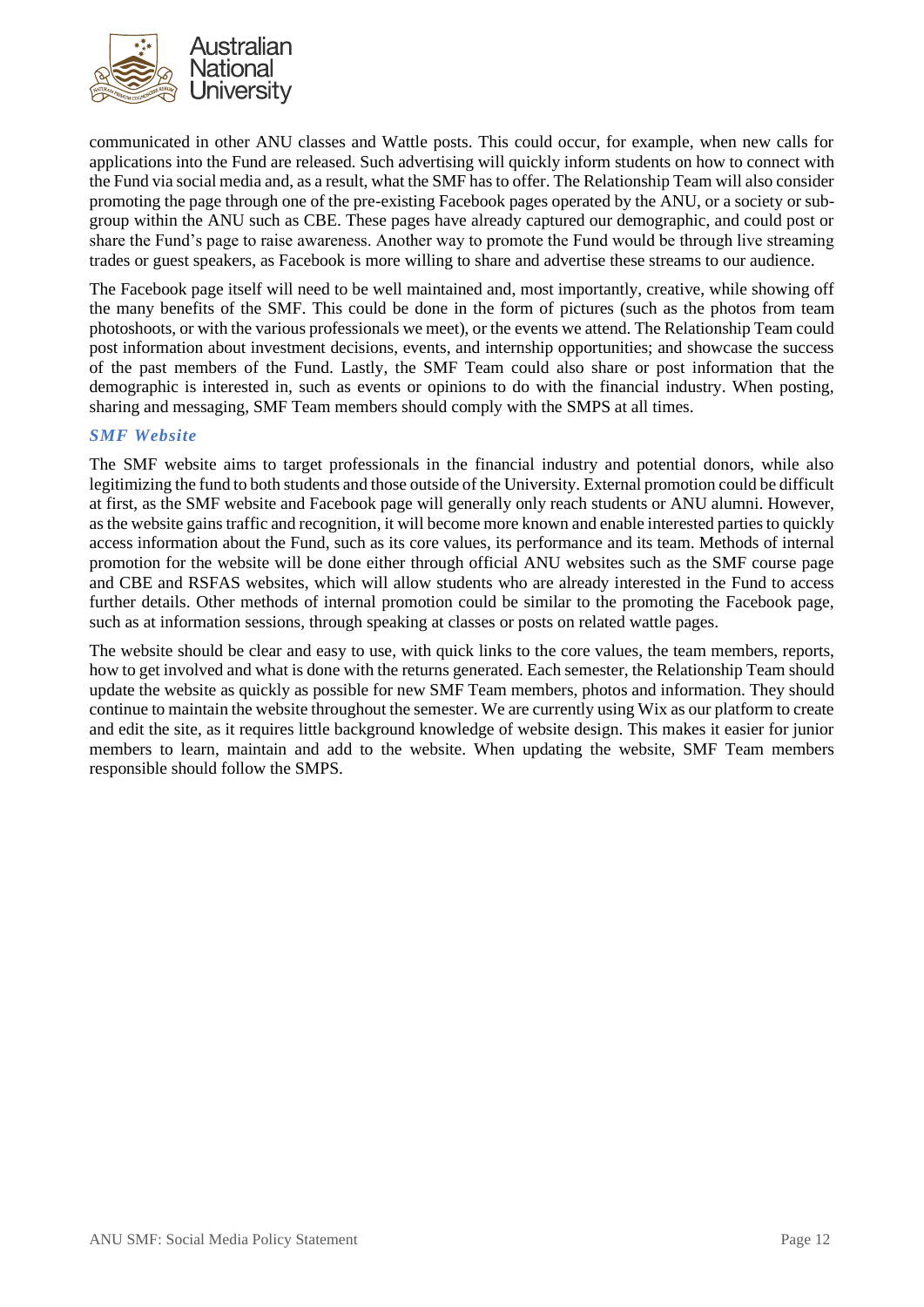

# **7. Appropriate Responses to Common Questions**

This section suggests appropriate responses to questions typically asked by external parties to members of the SMF. Although it is not required that answers are followed exactly, the suggested answers serve as a guide for the Relationship Team and other members of the SMF. By preparing such responses, official SMF communications have consistency and mitigate reputational risk when answering questions of a sensitive nature.

A key component of the suggested responses, and SMF external communications more broadly, is consideration of Sections 2 and 3 of the SMF CGS which outlines both the purpose and the objectives of the SMF. Furthermore, the SMF 5 key values of legacy, team, contribution, objectives and long term are to be included in responses where appropriate.

#### *What is the structure of the Fund?*

The SMF is structured like an institutional investor with a CIO and sub-teams compromising of Asset Allocation, Active Australian Equites, Risk and Compliance, and a Relationship Team. These teams are comprised of students and are overseen by a Fund Convenor and Course Convener on an ongoing basis. There are also a range of industry professionals who form the Fund's Investment Advisory Committee (IAC). The IAC reviews investment recommendations made by the students, and their endorsement is required before a trade occurs.

#### *Where did you get the money from?*

The SMF was established with the generous seed donation from Russell Clark with further contributions made by the family of Andre Morony, Geoff Warren and Kerry-Ann Hugo. These contributions were kindly matched by the ANU Research School of Finance, Actuarial Studies and Statistics. The Fund currently stands at around \$700,000. (Update amount before replying.)

#### *What is done with the investment returns?*

A key component of the SMF is the philanthropic nature of its operations which are to be pursued in perpetuity and are fundamentally intertwined with the Fund's objectives. Each year the Fund makes a distribution that is used to fund a 4-year scholarship equivalent to \$10,000 annually for a disadvantaged student, called the "Student Managed Fund Equity Scholarship ". The Fund's current position allows us to provide funding for the scholarship, with a desire to pursue this objective in perpetuity whilst aiming to grow the real value of the fund to support and enhance these commitments. Further details can be found in the link provided below.

[http://www.anu.edu.au/students/scholarships-fees/scholarships/rsfas-student-managed-fund-equity](http://www.anu.edu.au/students/scholarships-fees/scholarships/rsfas-student-managed-fund-equity-scholarship)[scholarship](http://www.anu.edu.au/students/scholarships-fees/scholarships/rsfas-student-managed-fund-equity-scholarship)

#### *What if students make a loss?*

The nature of a the SMF means that it is focused on long-term returns, and whether they will be sufficient to maintain the value of its philanthropic activities over the long run. This means that short term market fluctuations are de-emphasized, and instead focus is placed upon underlying fundamental value of the assets held by the Fund. We do not shy away from a good long-term investment just because of the fear that there might be a short-term loss. Providing the long term goals of the Fund remain attainable, short term fluctuations are not a concern.

The SMF is structured to deliver learning value for students and increase engagement with external parties, as well as to funding the SMF Equity Scholarship. Thus the value of the SMF extends far beyond the value of its portfolio. Investment risk thus is also considered against the long-term developmental and philanthropic activities of the Fund. The students are encouraged to learn about risk and how to manage it, and this comes with some probability of loss, especially as future market movements cannot be known with certainty. If a sustained fall in the Fund value happens to occur, the ability of the Fund to support philanthropy may fall, but a lasting lesson may have been learned.

#### *How are students graded?*

Students are graded on working towards the SMF's five key values: they are expected to help build the *legacy*, make a *contribution*, be involved in *teamwork*, work toward the SMF *objectives,* and take a *long-term* view.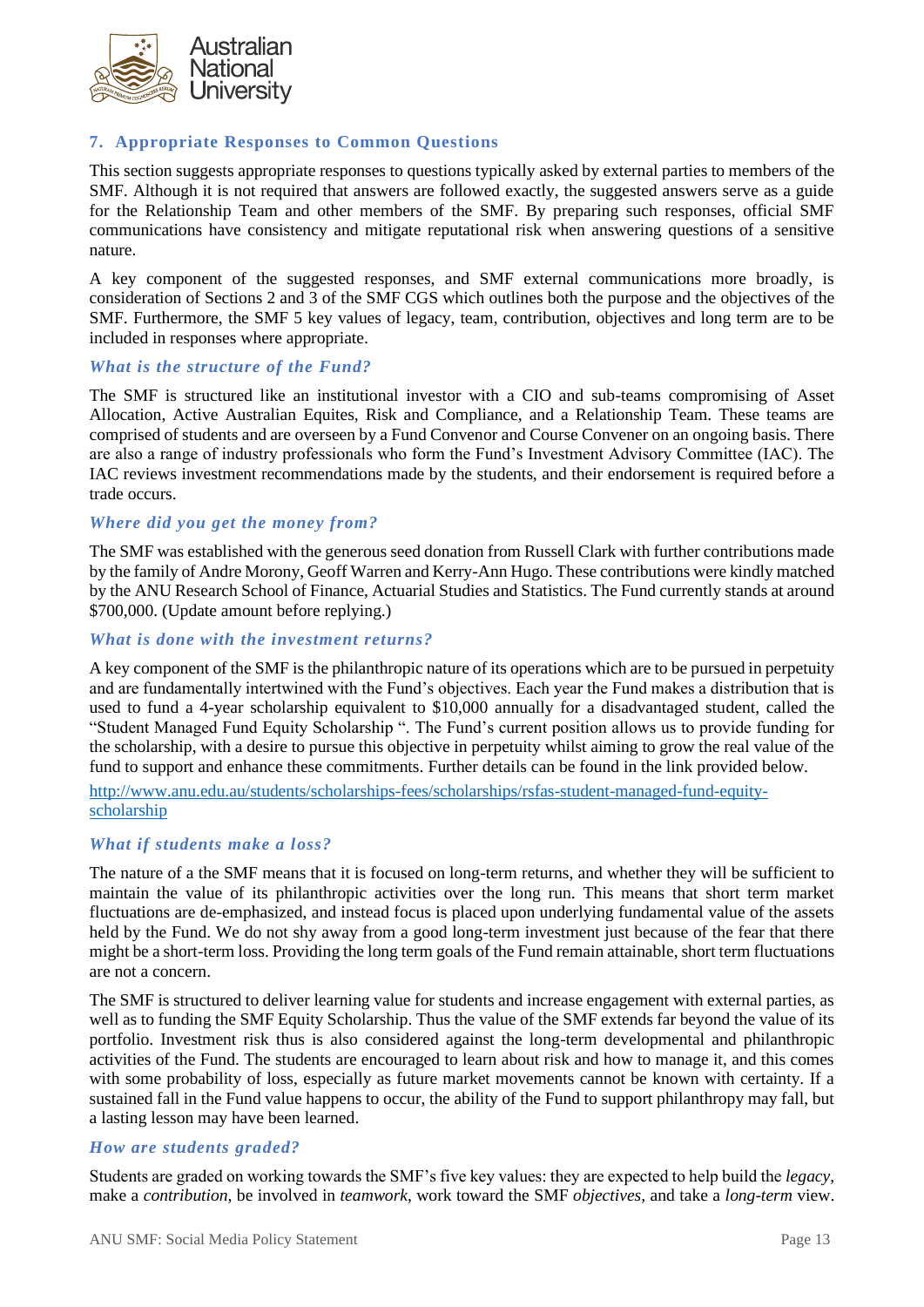

Investment performance does not directly enter into the grading, especially as the SMF is a long-term Fund and students are involved for just one year.

A detailed description of student assessment requirements can be found in the relevant component of the course outlines of both FINM3009/FINM6009 and FINM3010/FINM6010. Broadly speaking, there are three assessment tasks. The first is a representative piece of work, chosen by the student, which is indicative of the contribution the student has made to the SMF. The second is a review from the Conveners, which is to be influenced by a "reflective summary" submitted by the student as an indication of how their work contributes to the five key values of the SMF. The last piece of assessment is a "peer review" in which fellow students assess the contribution made by a student to the SMF.

#### *Will other students deliberately provide negative "peer review" scores?*

Teamwork is a key value of the SMF and it is paramount that a healthy environment in which students feel engaged, secure but also challenged is created. In this respect, the outcomes of the SMF regarding teamwork and peer review scores have been exclusively productive. As with all elements of the SMF, contestability is encouraged. However, there is no tolerance for disrespectful behaviour which involves an unwarranted and deliberately low peer review score. The overwhelming outcome from the SMF is one in which students have developed strong personal bonds, and thus an instance of an unjustifiably negative peer review score is extremely unlikely. Further, if the Convenors are satisfied that this has occurred, the score would not be considered for assessment.

#### *What are the tasks associated with each team?*

Broadly speaking, the Australian Active Equities (AAE) team is involved in the analysis and subsequent recommendation of Australian equities as investments. The Asset Allocation (AA) team are involved in the analysis of asset classes and the subsequent recommendation of investment within asset classes using ETFs. The Risk and Compliance ( $R\&C$ ) Team is responsible for ensuring that the SMFs activities are in accordance with the Fund's foundational documents, the Charter and Governance Structure and Investment Policy Statement. They also generate reports on the portfolio and performance, in conjunction with the Relationship Team. The Relationship Team is responsible for internal and external communication while also being tasked with a variety of duties which ensure the smooth running of the Fund.

### *What do students get from the course?*

Students receive practical experience in funds management, which is an unparalleled advantage in pursuing employment in the industry. The SMF delivers the experience of external internships and graduate programs prior to graduation and thus offers a truly unique opportunity. The use of overlapping cohorts of students also provides a structure in which students are provided guidance by senior students when they first join the SMF, and then can demonstrate leadership skills in aiding new members in their subsequent semester. The learning outcomes of students is a defined objective of the SMF, with the relevant extract from the Charter and Governance Structure produced below:

*"Students should build: (i) capability to manage money in pursuit of objectives; (ii) understanding of fund management; (iii) capacity to communicate and advocate recommendations; (iv) ability to operate in a team environment."*

#### *What is the difference between the ANU SMF and other funds?*

While SMF's are established at a handful of other universities within Australia, the manner in which the ANU SMF is structured and its values make it truly unique. The ANU SMF is structured as an endowment fund that works towards long-term objectives, whereas alternative SMF's are often structured as equity funds that aim to outperform an equity index. The ANU SMF also stands out relative to other SMF's in the broad range of functions as represented by the various teams, including Asset Allocation, Risk and Compliance and Relationship teams, as well as the Active Australian Equity teams. Led by the CIO, the four teams work together to undertake the responsibility of managing the SMF like it was an institutional investor. It also allows the ANU SMF to pursue long term learning, developmental and philanthropic objectives which may be overlooked by other SMF's.